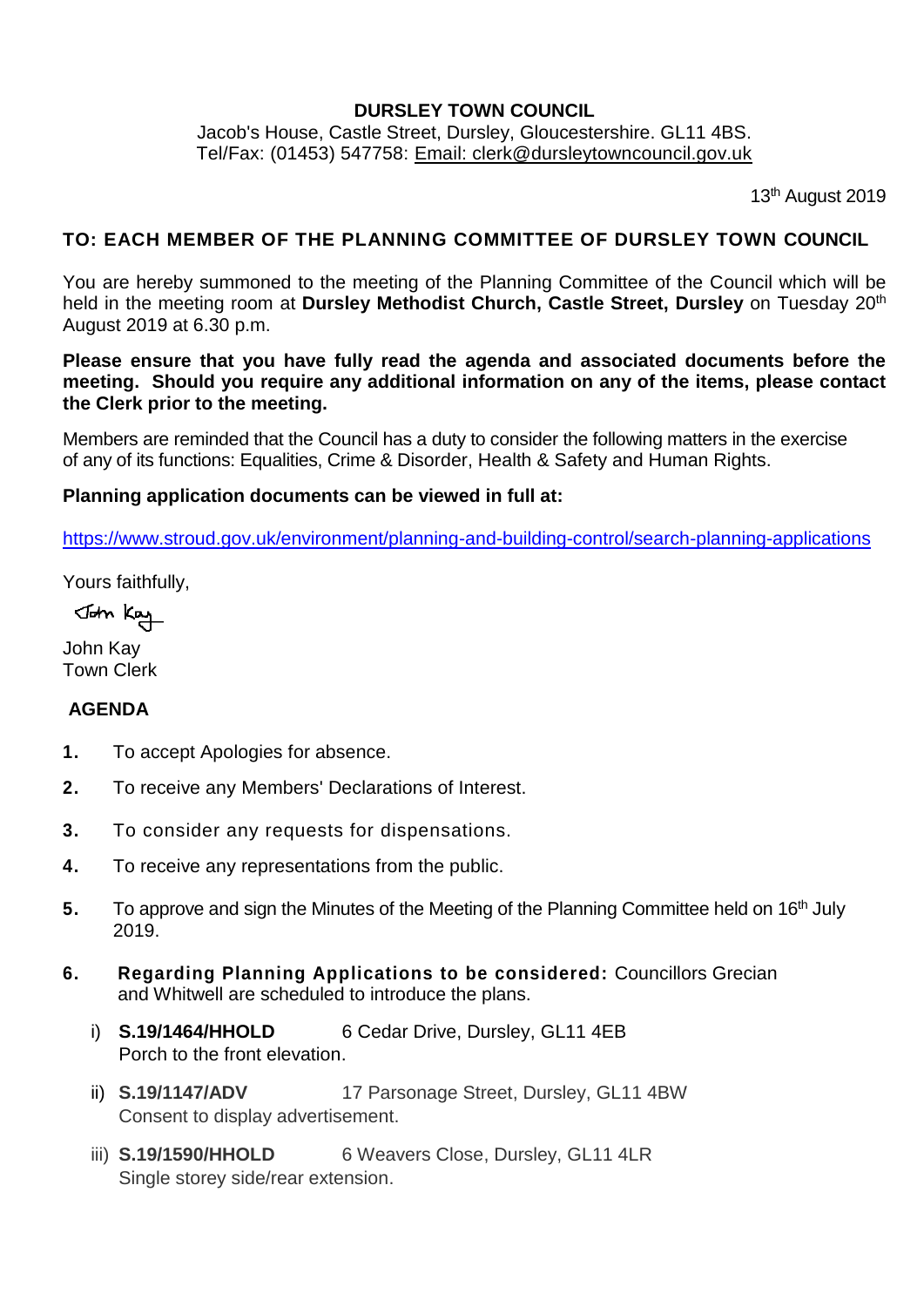# iv) **S.18/0485/FUL** 31 Kingshill Road, Dursley, GL11 4BJ

Demolition of existing showroom and offices. Erection of 7 no. x 3 bedroom town houses and 2 no. two bedroom flats, creation of two office spaces. Alterations to existing access and associated works.

### v) **S.19/1013/HHOLD** 12 Woodmancote, Dursley, GL11 4AF

Construct 1 metre high brick wall along pavement boundary with 1 metre high wood slatted fence above the wall - Rebuild collapsed garage at rear of building.

### vi) **S.19/1456/MINAM** Littlecombe Zone C1, Lister Road, Dursley

Minor amendment to S.15/0476/OUT - Change of materials used for the garage on plot 46 to render.

# **7. Consideration of Licensing Applications:**

None at the time of the agenda.

### **8. Regarding Planning Matters in General:**

### i) **Notifications (incl. Discharge of conditions/certificates/permitted development):**

**S.19/1442/GDPE** 5 Westfield, Dursley, GL11 4EP Rear extension with flat roof & materials to match existing.

### ii) **Notification of Planning Permissions:**

**S.19/0782/VAR** 18 Kingshill Road, Dursley, GL11 4EJ Variation of condition 4- delivery hours on planning permission S.09/0895/FUL and conditions 2 and 3 of permission S.09/1611/VAR to change restriction of deliveries on sundays and bank or public holidays from 10.00 - 16.00 to 7.00- 20.00.

**S.19/0387/DISCON** Site Of Former Woodmancote Garage, 18 Woodmancote, Dursley Discharge of conditions 4 (Materials), 5 (Joinery), 7 (Drainage) and 17 (CMS) from permission S.16/1232/OUT.

**S.19/0387/DISCON** Site Of Former Woodmancote Garage, 18 Woodmancote, Dursley Discharge of conditions 4 (Materials), 5 (Joinery), 7 (Drainage) and 17 (CMS) from permission S.16/1232/OUT.

### iii) **Notification of withdrawn application:**

**S.19/1586/CPL** 5 Westfield, Dursley, GL11 4EP Construction of enclosed porch and garage conversion into a guest suite.

### iv) **Notification of refused applications:**

**S.19/1382/MINAM** Land Adjacent The Hollies Care Home, Drake Lane, Cam Minor alterations to permission S.17/1050/FUL including continuing lower roof to link with adjacent gable wall, provide larger solar panels, further rain water down pipes, alterations to fenestration and provision of retaining wall to rear.